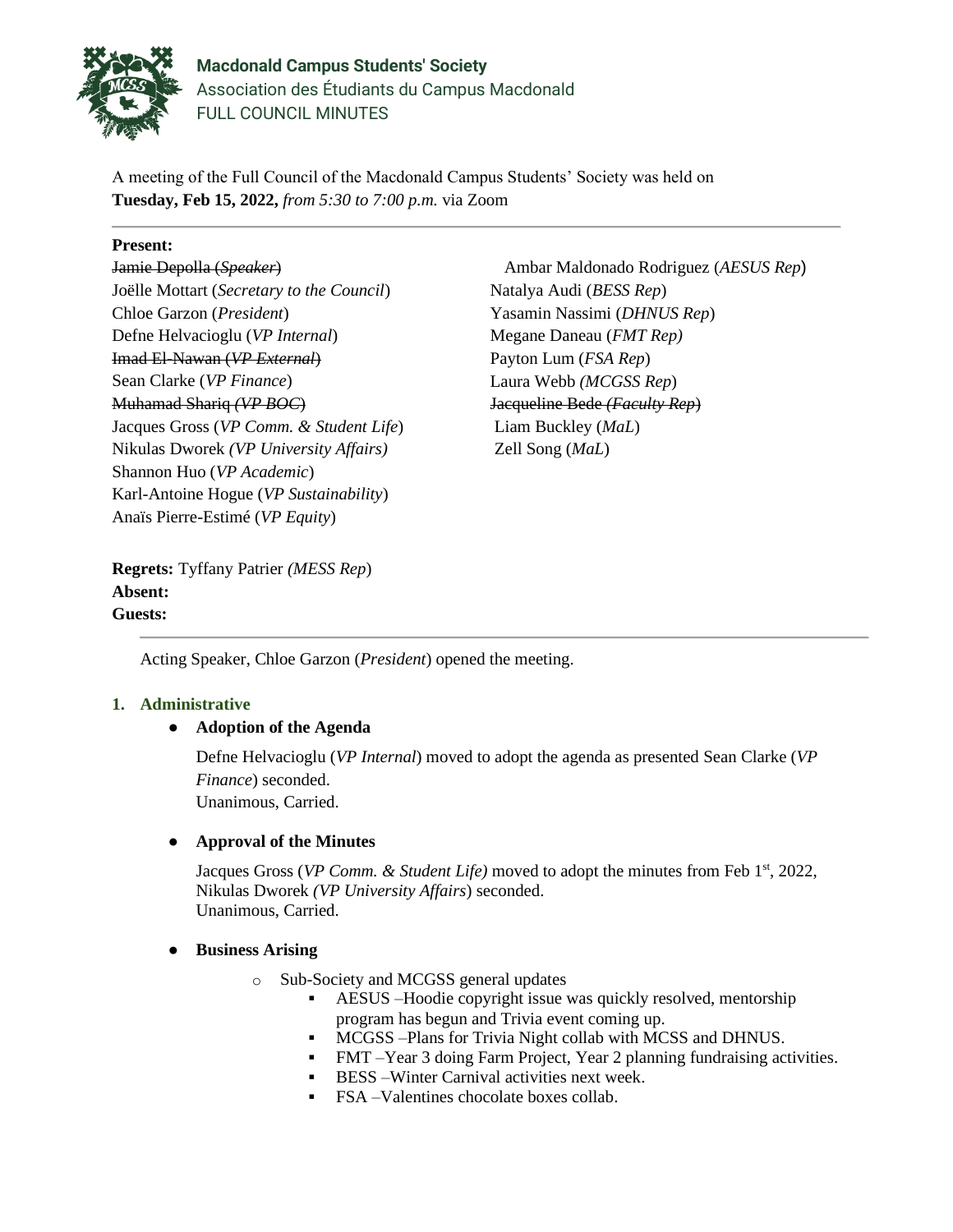

DHNUS –Eating Disorder Awareness went well, Career Conversations on Feb 17, Cultural Competence in Dietetics panel discussion on Feb 22.

## **2. Subcommittee Business**

● **N/A**

## **3. Action Items**

• **3.1 MCSS Fund Requests Winter 2022** (Discussion, Vote) Sean Clarke (*VP Finance*) presented: The new committee applied the evaluation system of impact factors and discussed each club individually. They were on a tight deadline and rallied to get it done on time. Mutrac missed the deadline, but considering the short notice for applying, could we accept it now? See the MCSS Fund Request allocations here: [Proposed Budget Allocation](https://docs.google.com/spreadsheets/d/1s9r3KHPxsDJzyPpVBSD63WTKF5xlOv_-OOfJ9u9LI_A/edit)

A discussion followed: All agreed to accept the Fund Request from Mutrac, and allocate the funds at the next meeting.

Sean Clarke (*VP Finance*) moved to adopt the MCSS Fund Requests for Winter 2022 as presented, Defne Helvacioglu (*VP Internal* ) seconded. Unanimous, Carried

• **3.2 African Field Study Semester Budget(AFSS)** (Discussion, Vote) Sean Clarke (*VP Finance*): He was contacted by Myriam Theriault, Field Studies & Internship Officer for approval of the revised AFSS budget by 3 student societies, including MCSS. AFSS Revised Budget [here](https://drive.google.com/drive/folders/19vtDtdiAhl8XjFaOBleM9X-UZe3ueb-B?usp=sharing)

The January 2022 AFSS was cancelled in December due to Covid. They are now hoping to offer a one-time, exceptional one-month-long field study in Africa for summer 2022 instead, to be held in May 2022, in Kenya for only 20 students. The Faculty of Science will be subsidising the trip to reduce cost to students.

A discussion followed:

Sean Clarke (*VP Finance*) moved to adopt the AFSS revised budget as presented, Chloe Garzon (*President*) seconded. Unanimous, Carried

### • **3.3 AMF Update**

Karl-Antoine Hogue (*VP Sustainability*): Desjardins Insurance's response to the AMF pressure tactics to force them into an opt-in option for students, was to threaten to stop providing insurance as of Fall 2022. This resulted in the AMF baking down temporarily, therefore all will remain the same for the 22-23 academic year. Discussions are continuing, updates when available.

## • **3.4 Ceilidh Update**

Chloe Garzon (*President*): Both our new bar manager, William Goodman and restaurant manager Maya Liverant are planning to be ready to open after March break, adhering to Covid regulations of course. Event planning is in progress.